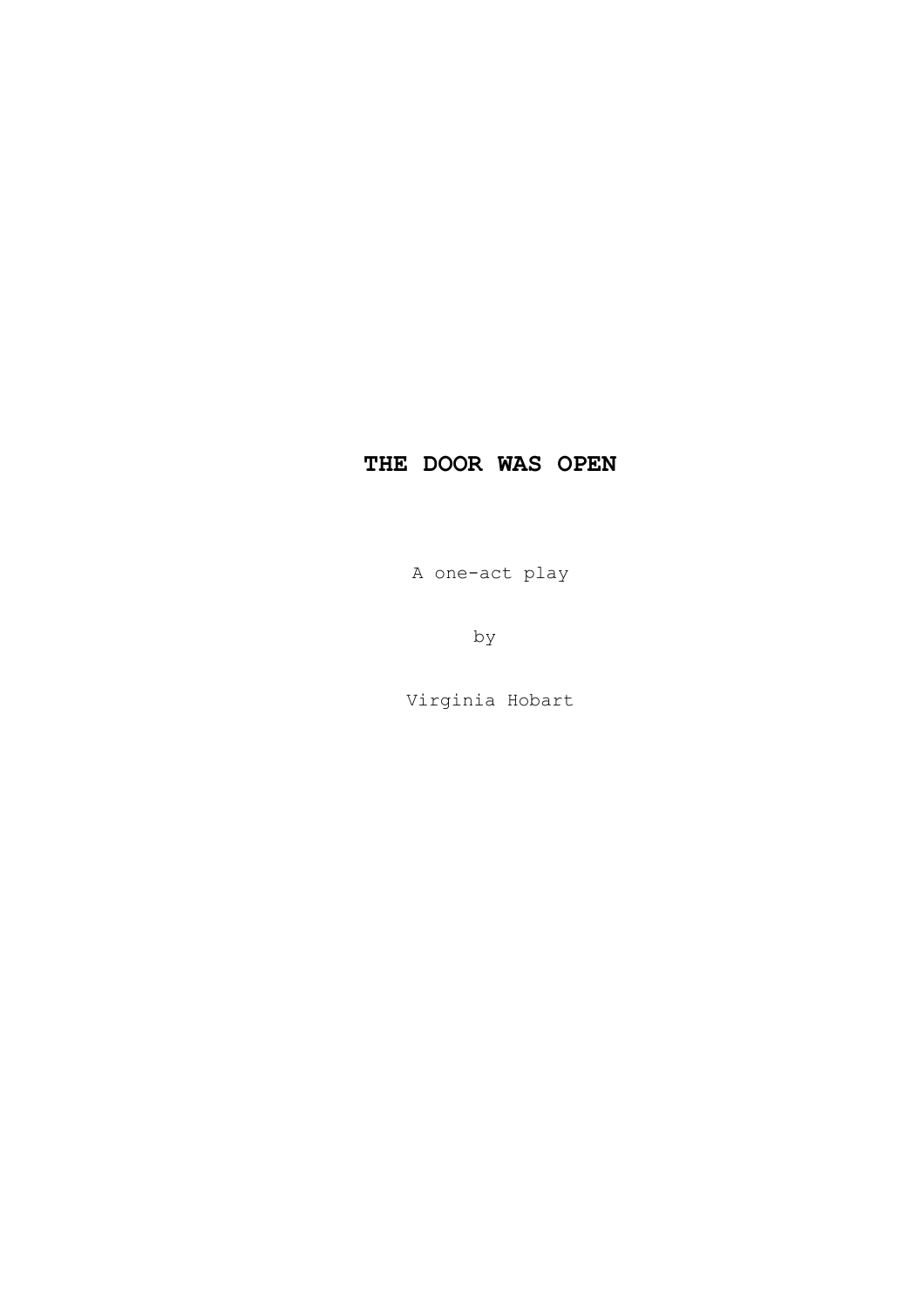Performances or readings of this play may not legally take place before an audience without a licence obtainable on application to:

> The Playwrights Publishing Co., 70, Nottingham Road, Burton Joyce, Notts. NG14 5AL [44] 01159-313356 [playwrightspublishingco@yahoo.com](mailto:playwrightspublishingco@yahoo.com)

To avoid possible disappointment, application should be made, preferably in writing, as early as possible, stating: -

- (i) Name and address of applicant
- (ii) Name and address of Society;
- (iii) Name and address of theatre or hall where performance(s) would be held;
- (iv) Times and dates of performances.

A fee will be charged for this licence which must be paid prior to the first performance otherwise the licence is automatically cancelled and the performance becomes illegal.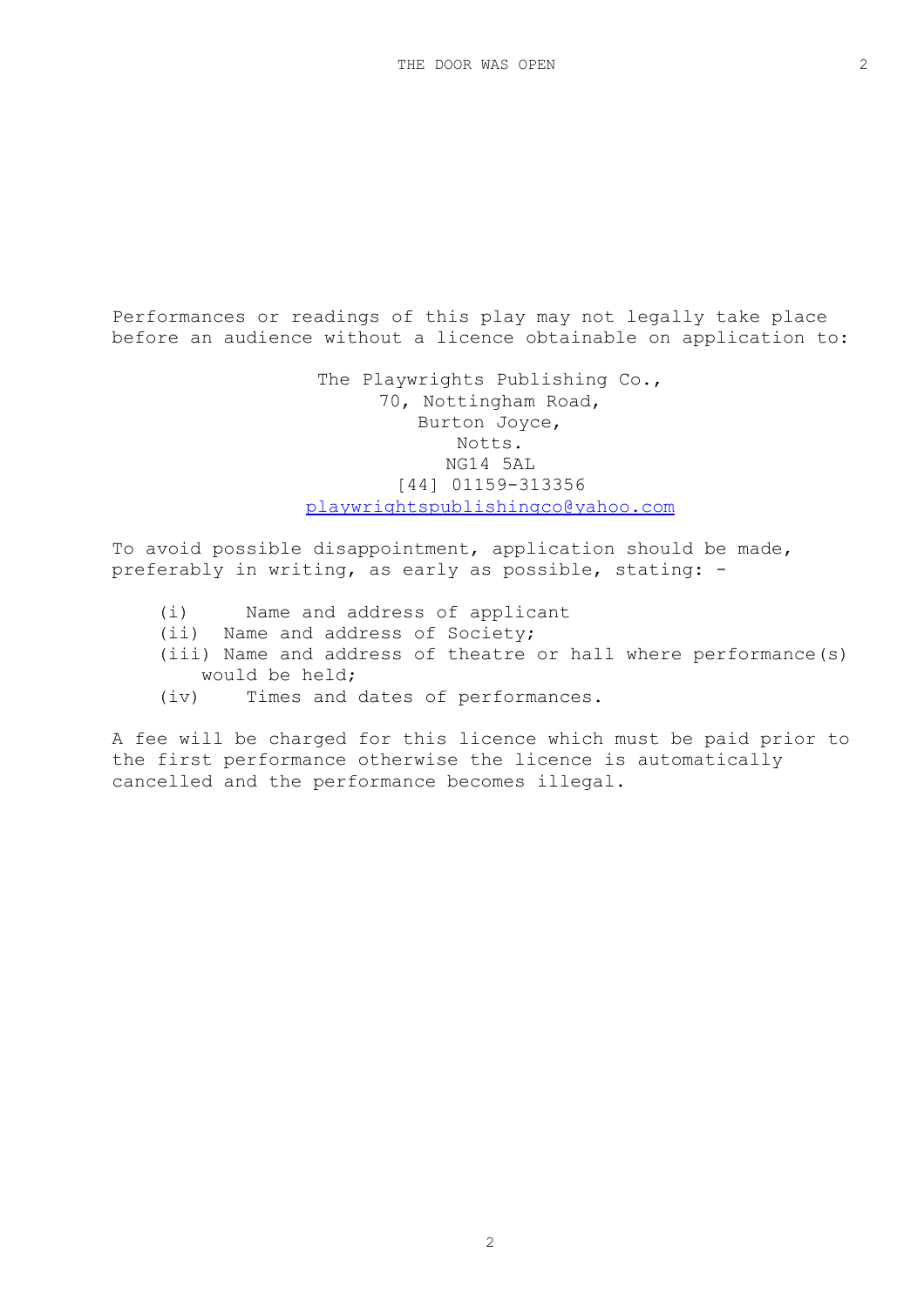The dining room of a once-fine Victorian house now rarely used. Dark, damp, comfortless: worn carpet, single electric bar in grate. Folding screen in one corner covered with old photo and newspaper cuttings. Dining room table and eight chairs overhung by spindly plant. Side-board with cutlery drawers, modern hostess trolley with plates and water jug. Radio on mantelpiece.

# CHARACTERS

CHARLOTTE WITHERS: At 82, a sharp-tongued, selfish old woman who has outlived a despised husband and most of her friends. Living alone with her arthritis and her memories, there is little in her manner to suggest the gaiety and charm - perhaps even vulnerability - of the society hostess she used to be, and only dyed hair and painted nails to recall a glamour and beauty that was once the talk of the town.

BILLY MAY: An 11 year-old Boy Scout, friendly, inquisitive, sturdy and unsophisticated.

RADIO WEATHER FORECASTER: Voice only.

SYNOPSIS

Charlotte is setting the table without enthusiasm 3 days in advance of a dinner party for her tiresome friends: recalling, to compare and contrast, former triumphs of entertainment and romance. Her shrewish reminiscence is interrupted by the arrival of a bob-a-job boy scout who is grudgingly retained to dispose of a spider. Conversation between these two reveals much about both of their lives, and rather unbalances Charlotte when it is time for him to leave.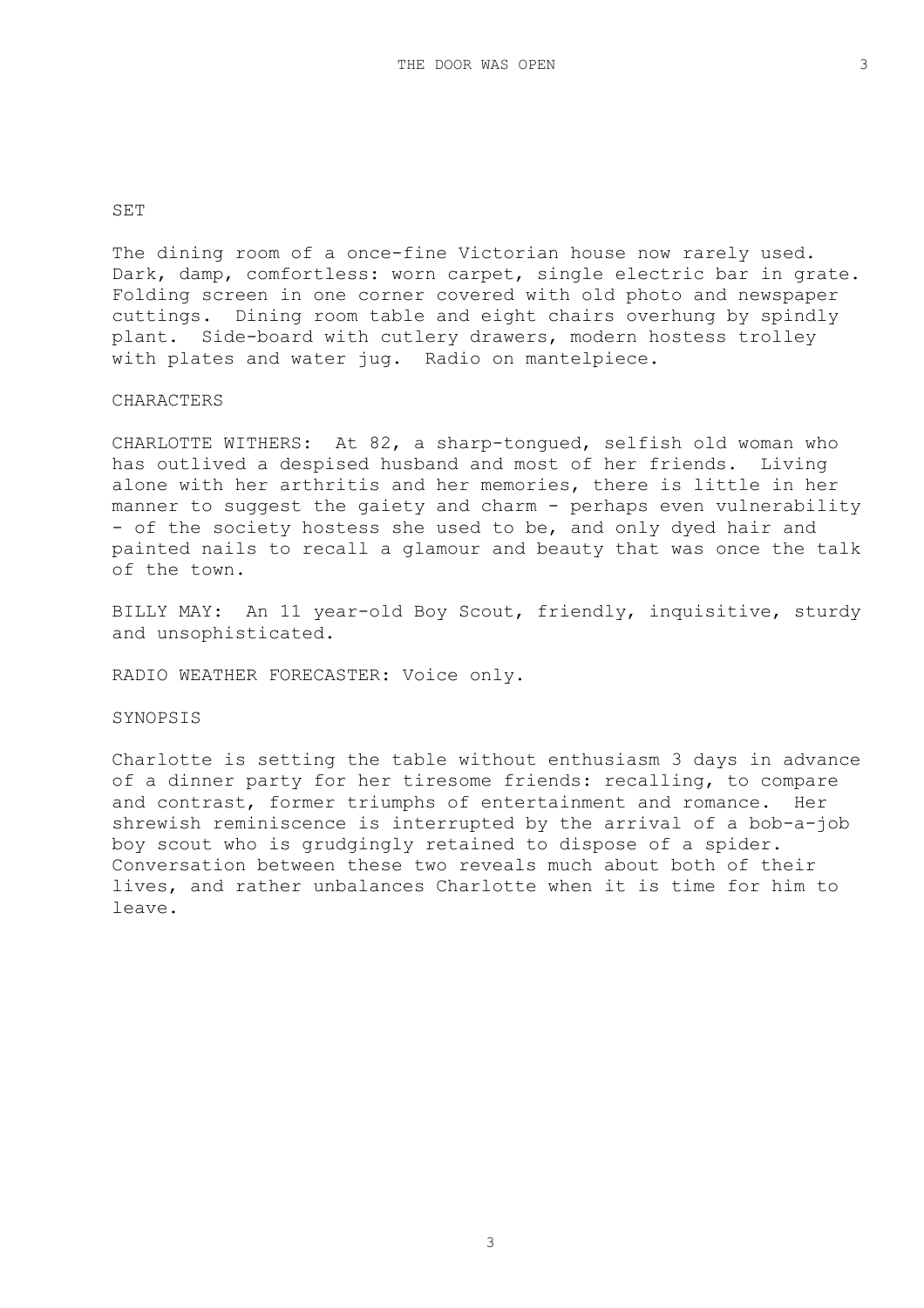CHARLOTTE, IN A FADED TEA-GOWN AND MARVELOUSLY ERECT, IS COUNTING CUTLERY FROM THE SIDE-BOARD DRAWER, GIVING HALF HER ATTENTION TO THE WEATHER FORECAST ON THE RADIO

# RADIO:

 . . . Still no blue skies for you in the outlook I'm afraid. We have a weather front coming in from the north-west bringing cloudy conditions and some shower activity in places with perhaps a touch of snow on high ground. With the humidity factor well up and winds already freshening, there's a strong probability of precipitation starting in the west and reaching all districts by Wednesday night. Scotland, northern Ireland and parts of northern England, much the same outlook for the next few days with the added risk of fog and freezing fog in low lying areas, and temperatures lower than normal for the time of year.

COMMENTARY FADES AFTER 'Wednesday night' AS CHARLOTTE REACTS TO IT

CHARLOTTE:

'Probability of precipitation', my foot! 'Humidity factor'!, 'Shower activity'! What's wrong with rain nowadays for goodness sake?

PUTTING DOWN SPOONS AND MAKING WAY CAREFULLY TO MANTELPIECE

English, fool! Can't you speak plain English any more?

TAKING A COUPLE OF JABS AT THE OFF SWITCH

Why don't you just say it's going to rain? Just going to rain.

RETURNING TO THE SIDEBOARD

Jargon, everything's jargon these days. What do they think, it's more scientific? More reliable - ha! More bearable perhaps, like 'putting the dog to sleep'. 'Passing away' and 'putting the dog to sleep'. Pathetic isn't it. Well spades are spades in this house, young man.

STARTS GATHERING UP THE SPOONS

4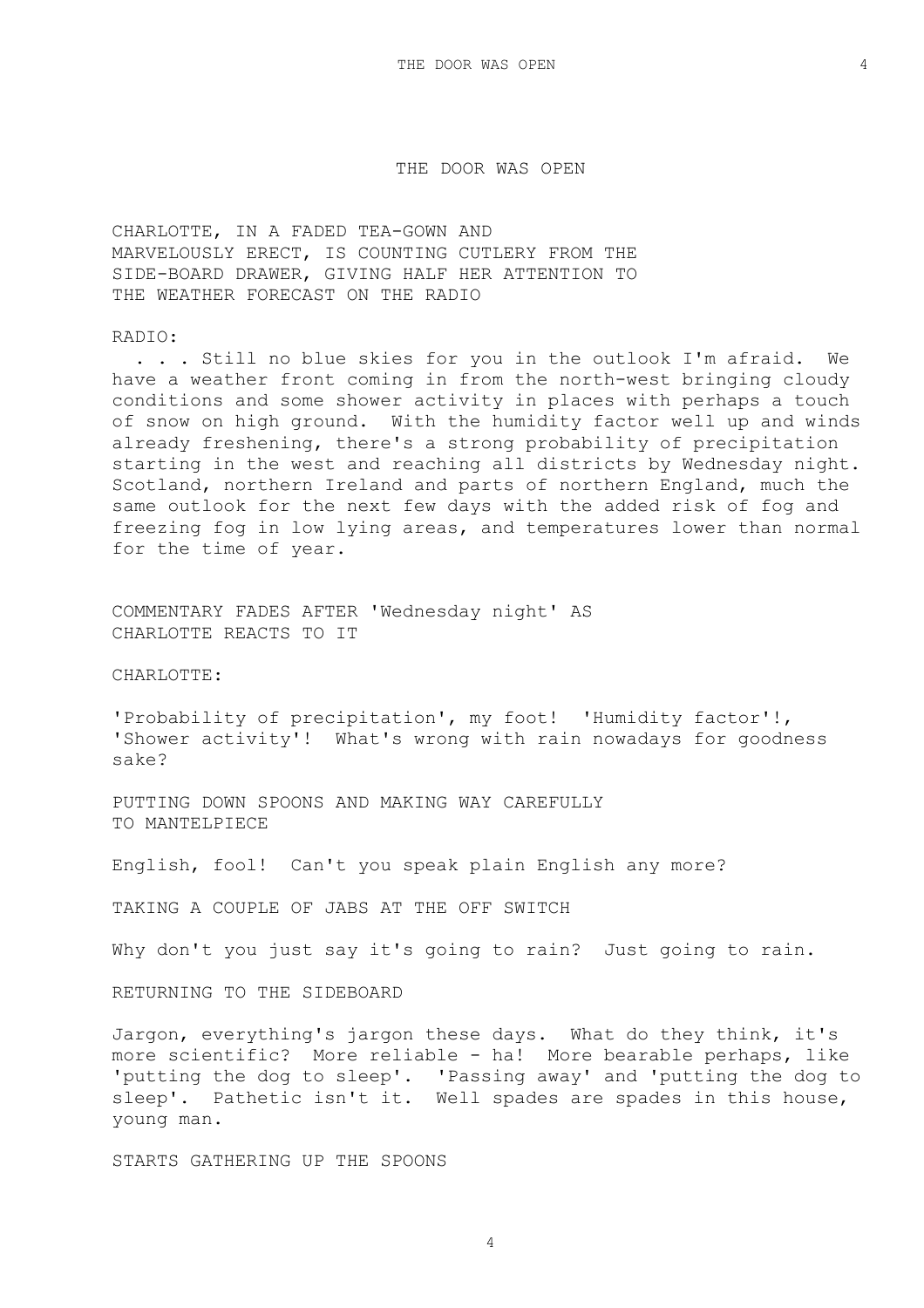Spades are spades and spoons are . . . two, three, four - spoons are spoons, aren't they Mrs. Thing? Which you'd have in your pocket quick as a flash if I wasn't . . . six, seven - I'm not blind you know. Not stupid either. I've had more home-helps than you've had hot dinners. They've all got pockets and most of them have also got bags. Part of the uniform, flat shoes and shopping bags and - that's another one isn't it? 'Home-helps'? No such thing as charwomen any more. Seven, eight. No rain and no charwomen, just a string of useless creatures who don't scrub and don't do windows, and . . .

## STOPPED IN HER TRACKS

 . . . 'probability of precip - ' Wednesday night? He did say Wednesday night didn't he? Phyllis won't be coming then. (SARCASTIC) What a pity. (NOW SWEET) 'No dear, I shouldn't risk it if I were you, not after last time with your chest. Not if it's going to rain. Most unwise. You stay home with a nice book dear.' And I won't have to use your nasty place mats. With any luck they'll find their way into Mrs. Thing's bag one of these days.

TURNS TO TABLE AND STARTS GATHERING UP PLACE MATS

Dickens, typical! Plastic scenes from Dickens she says absolutely me! 'From Selfridges, I couldn't resist Lottie, don't you think they're absolutely you?' Oh yes, in my crinoline and muff, absolutely, and you know perfectly well I prefer linen - pea brain! Of all the old crowd to come back after 50 years it would have to be Phyllis. Just thank goodness she doesn't drive.

RETURNS TO SIDE-BOARD WITH MATS, CHECKING DUST WITH FINGER ON WAY TO CUTLERY DRAWER

Where was I now? Soup spoons. Fish knives and forks, only three short now without Phyllis. Why nothing gets put away properly round here -

RUMMAGING AMONG BILLS AND OLD CARDS, UNEARTHS ALMOST EMPTY PRESENTATION CUTLERY CASE

Woman, can you never put things back where they belong? Perpetual game of hide and seek. Perpetual. If you think I've got nothing better to do than  $-$ . That's that then, isn't it. No fish knives, no fish. Just as well I dare say. Friday to Wednesday for salmon. (MALICIOUS SMILE) No fish darlings tonight. It's off the menu, I'm afraid it is altogether off.

INSTEAD OF RETURNING CASE, TAKES IT TO NEAREST CHAIR READING INSCRIPTION ON LID

Presented to Lieutenant Colonel and Mrs. Withers on the occasion of . . . (SITTING) Poor daddy, didn't even like fish did he? Fishing either, come to that. All those years with the Aylesbury and District Anglers: respite from mother I suppose.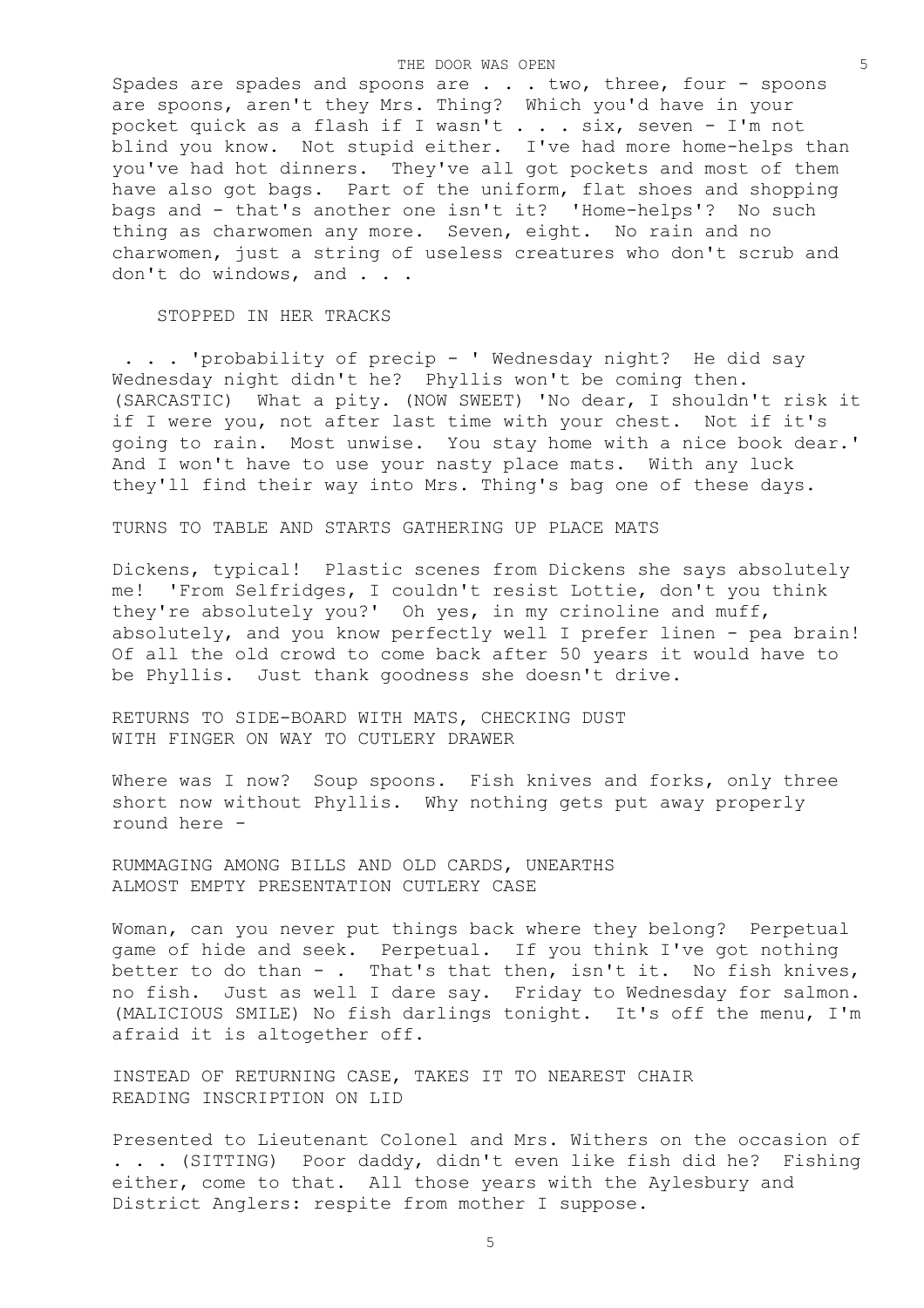## EXAMINES A SURVIVING KNIFE

Used to be twelve, didn't there? Twelve knives, twelve forks, always used to be. Bone handle, real bone, hardly ever see it nowadays. All plastic nowadays. Plastic and stainless steel. Worn out though, look.

#### ROTATES LOOSE HANDLE

1919, almost as old as me. Seen better days my friend. Seen better days in this very room, haven't we?

LIGHTS BEGIN TO DIM

The old days, the old crowd. Lala, Gibby, Bunny, Baz with that ridiculous monocle. Peter - Peter was it, always strumming on the banjo. Ukulele? Banjo?

BANJO MUSIC FADES IN WITH THE CHARLESTON

Banjo. Lottie's Lot. Oh yes, Lottie's twenty first birthday. Dancing, champagne, feathers. Feathers in my hair, didn't I? Cigarette holder, long as my arm, all the rage weren't they.

HOLDING OUT THE KNIFE IN DEMONSTRATION, THEN STANDING UP TO STRIKE A VAMPISH POSE

And that dress from Fabrice, all fringes, perfect for dancing. On the table - just hold that for me darling.

PUTTING KNIFE DOWN, SHE TRIES A STEP OR TWO BUT HAS TO STEADY HERSELF ON THE BACK OF A CHAIR.

Daddy's precious table. I didn't even take off my shoes. Such fun. Such fun trying to kick the chandelier. Then swinging on it like a trapeze. Like the circus. Tossing my feathers - garters too, didn't I? Everyone clapping, cheering, everyone, everyone -

WRAPT PAUSE WHILE MUSIC FADES OUT AND LIGHTS COME UP

Everyone except dear Phyllis who knew is wasn't safe. Who knew it was going to come down. Then who practically fainted when it did.

# SITTING DOWN

What a mess. What a mess. Glass everywhere, people crawling all over the place picking it up. Out of the punch, out of the fireplace - out of each other's hair. Trying to put it back together, ha. Daddy absolutely furious, and Phyllis fussing about my ankle which I shouldn't walk on, never mind dance, for at least six months: 'especially not dancing Lottie, honestly I really don't think it's safe.' Hasn't changed much, has she? Now it's leaving the front door unlocked for five minutes - oh yes, and crossing the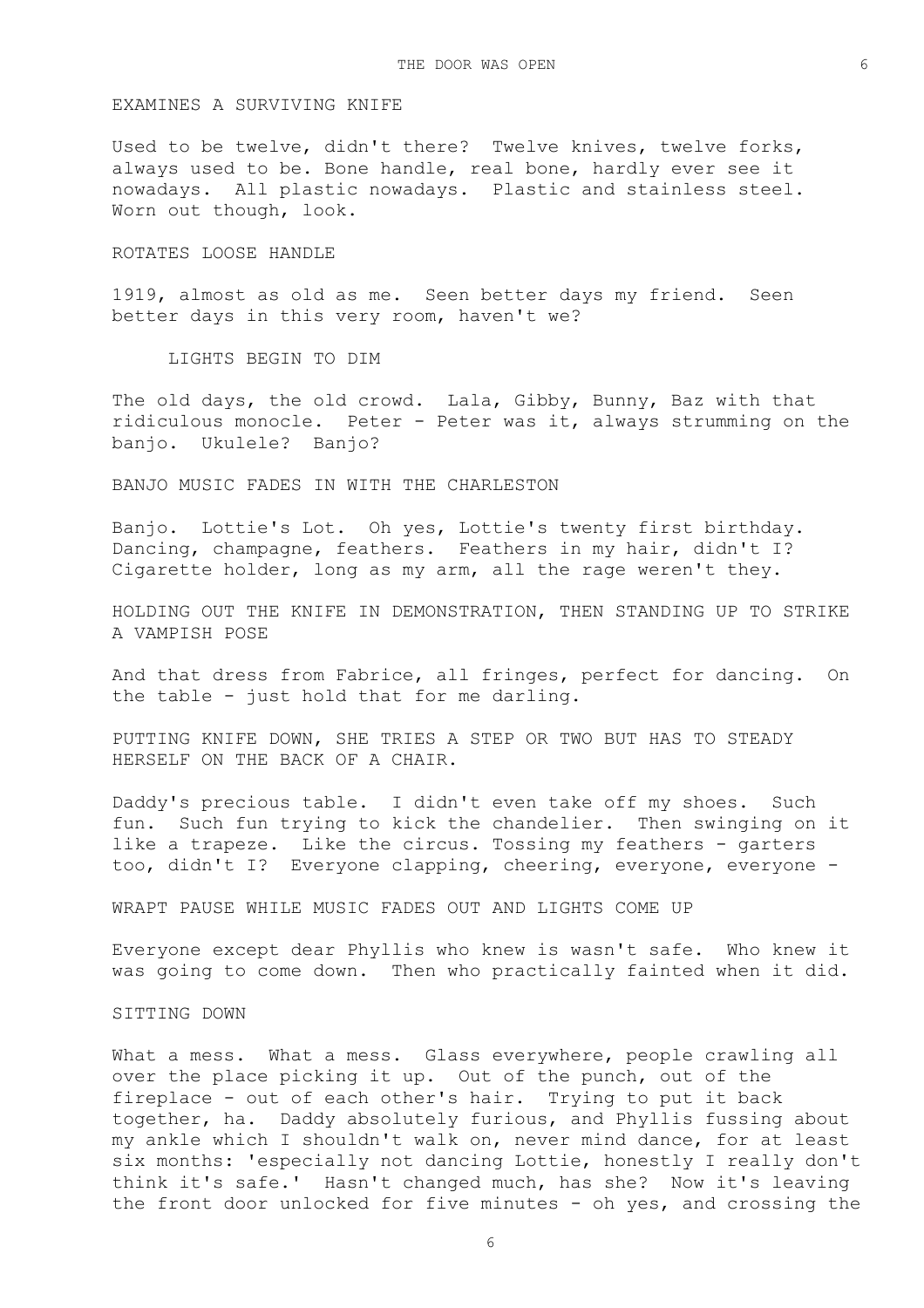street! (MIMICKING HERSELF MIMICKING PHYLLIS) Especially at night, Phyllis. In the rain, Phyllis. You heard the forecast, and you can't keep expecting Arthur to come and pick you up.

STANDING, SHE RETURNS CUTLERY CASE TO SIDEBOARD, AND SEARCHES DRAWERS FOR FORKS.

She can of course and he will, the old fool. Pair of old fools. If anything's not safe these days it's Arthur driving. Should've given up years ago. Well he can just - what has that woman done with the forks? - he can just have her at dinner, that'll teach him. Put up with her beastly Tomkins all evening. He's supposed to be a cat lover isn't he? They should be in here, if I've told her once I've told her a . . . No, that's our only man gone to waste. Well, Sybil then, she's got a cat. If it isn't dead yet. Nasty fat creature moulting and vomiting all over the place. All right, Sybil, regurgitating, I know. (MIMICKING NOT QUITE WELL-BRED VOICE) 'Regurgitating, Charlotte. Hair balls dear, in the tummy, they have to regurgitate'. Regurgitate. Re-gur-gi-tate. And that's another one, what's wrong with vomit? What's wrong with sick, being - Oh my god, a spider! There's a spider in the forks!

SNATCHING HER HAND AWAY, SLAMMING DRAWER SHUT AND LEANING AGAINST IT, STILL HOLDING A FORK

Oh George. Oh help. Oh god, George.

GRABS A CLOTH AND STARTS POLISHING FORK

Look at this will you. Just look at this. Useless woman. Worse than all the rest put together. How many times have I got to tell you it's no good just scrimping over with a cloth, look. You've got to take the brush and the polish and do it properly. This isn't Woolworths you know, not stainless steel. This is the family silver and it must be treated with respect. Standards, no standards any more. God knows where they find these women, and then they have the cheek to - what was that the other day: 'Mrs. Rivers' - Rivers! Can't even get the name right, can she - 'I'm only here to do the things you can't manage for yourself. If you're not satisfied perhaps you had better ring in to the agency again'. 'Again' all right, and get another one with no more idea of housework than - huh, huh!

A COUPLE OF TOKEN FLUTTERS WITH CLOTH

CHARLOTTE; Fat lot of use. If you want something done properly . . . Isn't that what they say? I'll do it myself then.

PUTS FORK DOWN AND HEADS FOR KITCHEN

At least I'll know where to find the stuff. Never gets used, at least it will be where it belongs and I'll do it myself, said . . . Who was it always saying that?

7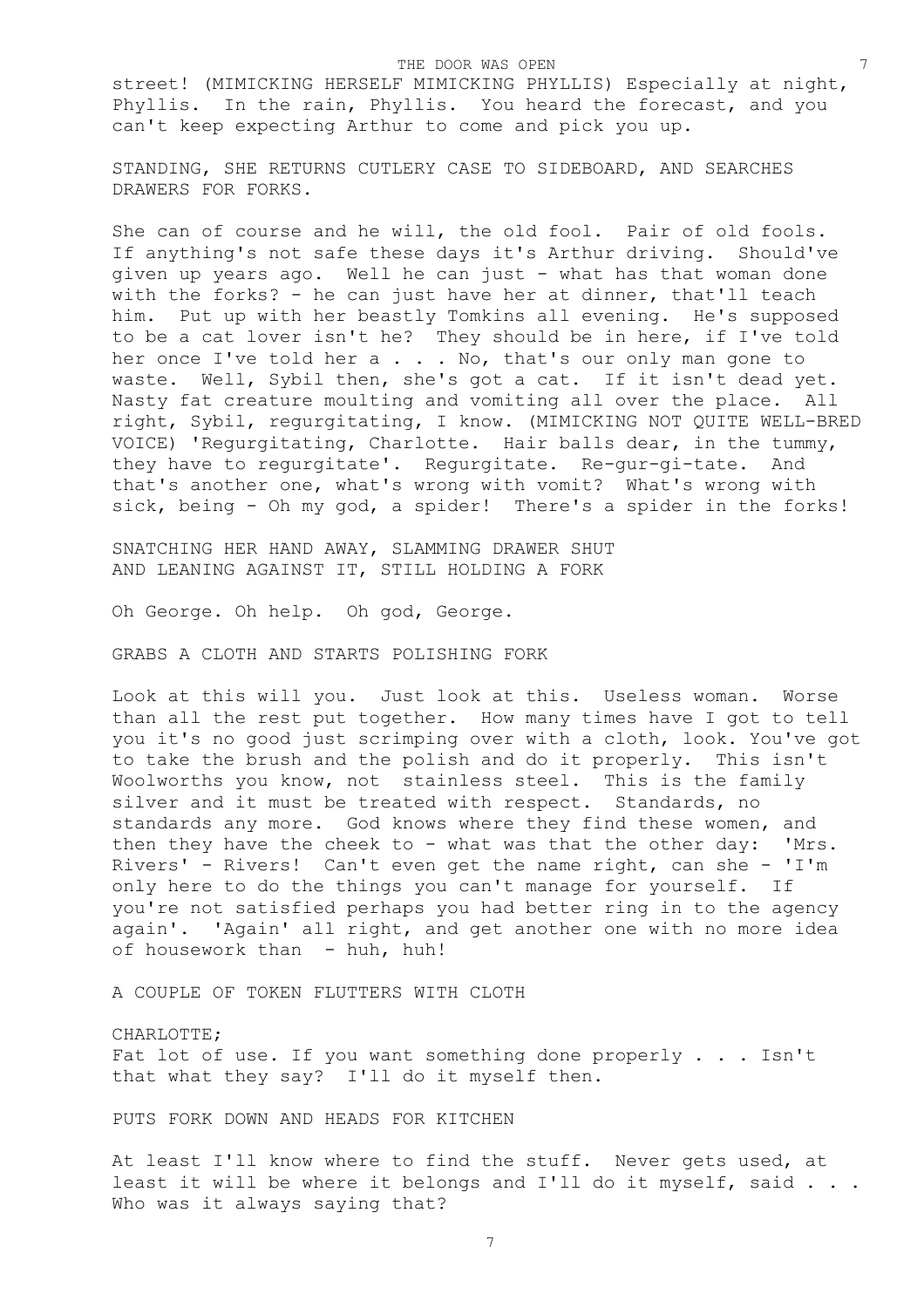### PAUSING BY THE TROLLEY

I'll have to do it myself, said . . . the little red hen, that's right, Nanny making you feel guilty just 'having to do it herself', whatever it was - whatever she thinks she was paid for if it wasn't to do . . . do . . .

SHAKING OFF UNCOMFORTABLE MEMORIES, SHE COLLECTS AND STARTS DEALING PLATES ROUND TABLE.

Yes, do . . . Do sit down everybody. Sybil down here by the fire. Arthur, our token man, dear, lets make the most of you at the end. Daphne. Phyllis, is you're coming. If Arthur hasn't got the sense to leave his car in the garage. They won't give up will they? Their last shred of masculinity. Only shred, in Arthur's case, all cats and cardigans and cups of cocoa. Token is about right isn't it? Where have all the real men gone? Dead mostly. That's right, gone for soldiers. Gibby. Peter. Teddy - dear Teddy. Gone but not forgotten.

STANDS CLASPING LAST PLATE TO BOSOM, REMEMBERING AS LIGHTS DIM WITH VERA LYNNE'S RECORD BEGINNING 'WE'LL MEET AGAIN'

Silly man. George could have got you off, you know - or the doctor, with your poor knee. You could have just limped a bit, couldn't you? People with flat feet staying home in their hoards, and you had to go back one last time. One 'more' time, you said, didn't you, and then - and then . . .

VOLUME UP AND CHARLOTTE SWAYING A LITTLE

Didn't stop you dancing, though, that knee. Dancing in the dark, just you and me. In the firelight. You and me and Vera Lynne on the gramophone. You were so handsome in your uniform. So handsome and so worried - remember: 'I suppose there isn't any danger of your husband coming', and I said - I did, didn't I, I said 'George does his war work at the office, and I do mine at home'. Awful, I know, but you were so . . . dashing. So dashing, and that's all we had.

STILL CLASPING THE PLATE, CHARLOTTE HUMS ALMOST TO THE END OF THE RECORD.

Darling Teddy. Dancing for ever in the dark. Just you and me. Just you and me.

SONG ENDS, RECORD SCRATCHILY TURNS UNHEEDED TILL A PATCH OF LIGHT APPEARS AT HALL DOOR

You and me and William, barging in without so much as a knock, as usual, wanting his beastly pocket money. Without so much as 'excuse me' - I told him: 'excuse me for interrupting', at least have the manners next time, barging in on people like that.